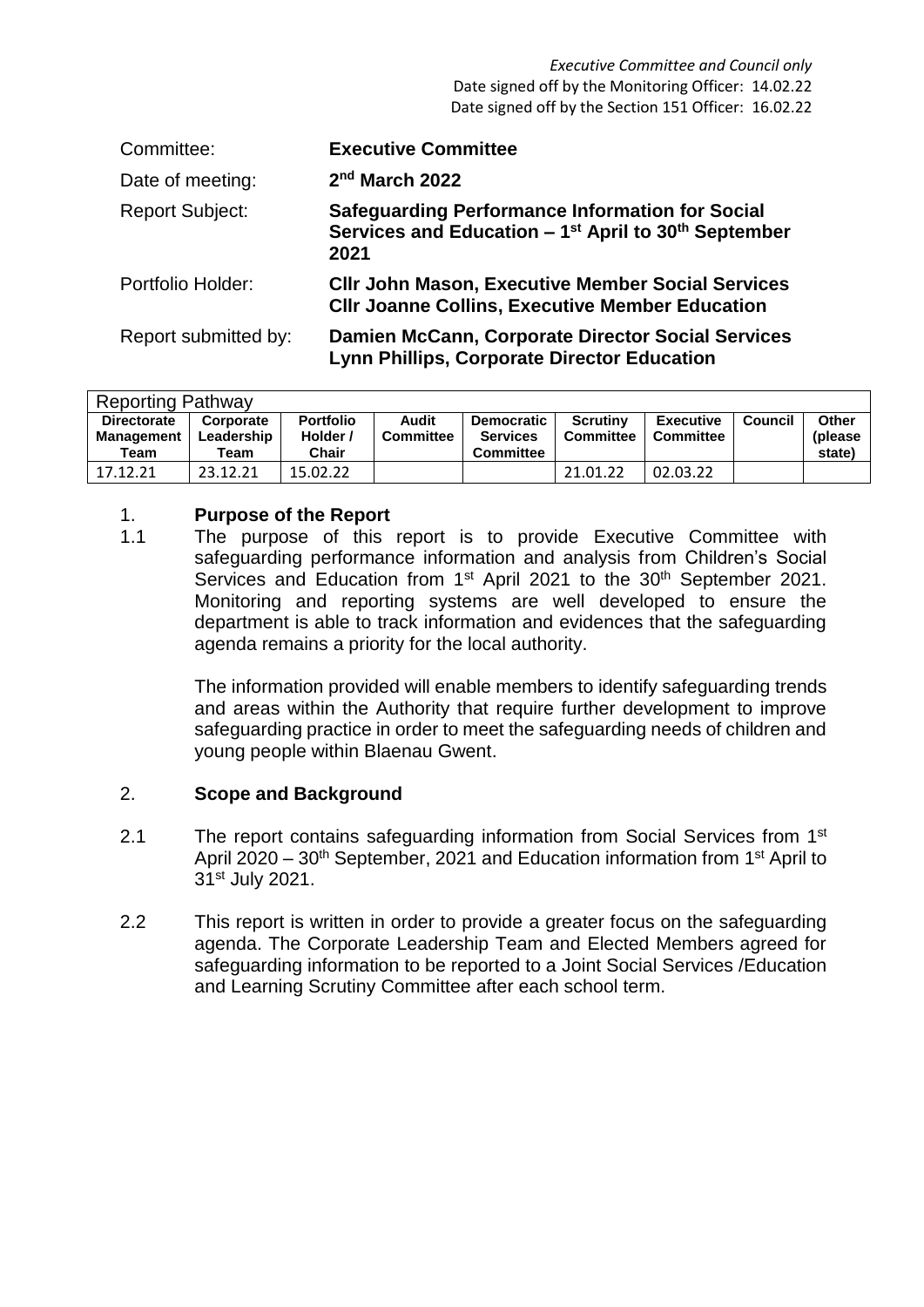# 3. **Options for Recommendation**

## 3.1 Option 1

The Executive Committee accepts the approach and information detailed in the report provided.

### Option 2

The Executive Committee do not accept the approach and information detailed in the report provided.

The Joint Education and Learning and Social Services (Safeguarding) Scrutiny Committee at their meeting on the 21<sup>st</sup> January 2022 agreed Option 1.

# 4. **Evidence of how does this topic supports the achievement of the Corporate Plan / Statutory Responsibilities / Blaenau Gwent Well-being Plan**

The Safeguarding agenda is considered as part of the Council's Corporate Strategies that includes:

- Corporate Improvement Plan
- Single Integrated Plan
- Corporate Risk Register
- Safe Reduction of CLA Strategy
- Early Intervention and Prevention Strategy

Social Services work to a number of regional and national safeguarding procedures which can be located on the South East Wales Safeguarding Children's Board website: **http:/sewsc.org.uk**

# 5. **Implications Against Each Option**

# 5.1 *Impact on Budget (short and long term impact)*

There is no impact on the budget both in the short and long

# 5.2 *Risk including Mitigating Actions*

The Directorate Risk register identifies the highest risks for the Social Services Department. These are monitored as part of the quarterly report of the Director of Social Services.

### 6. **Supporting Evidence**

### 6.1 **Performance Information and Data (see Appendix 1)**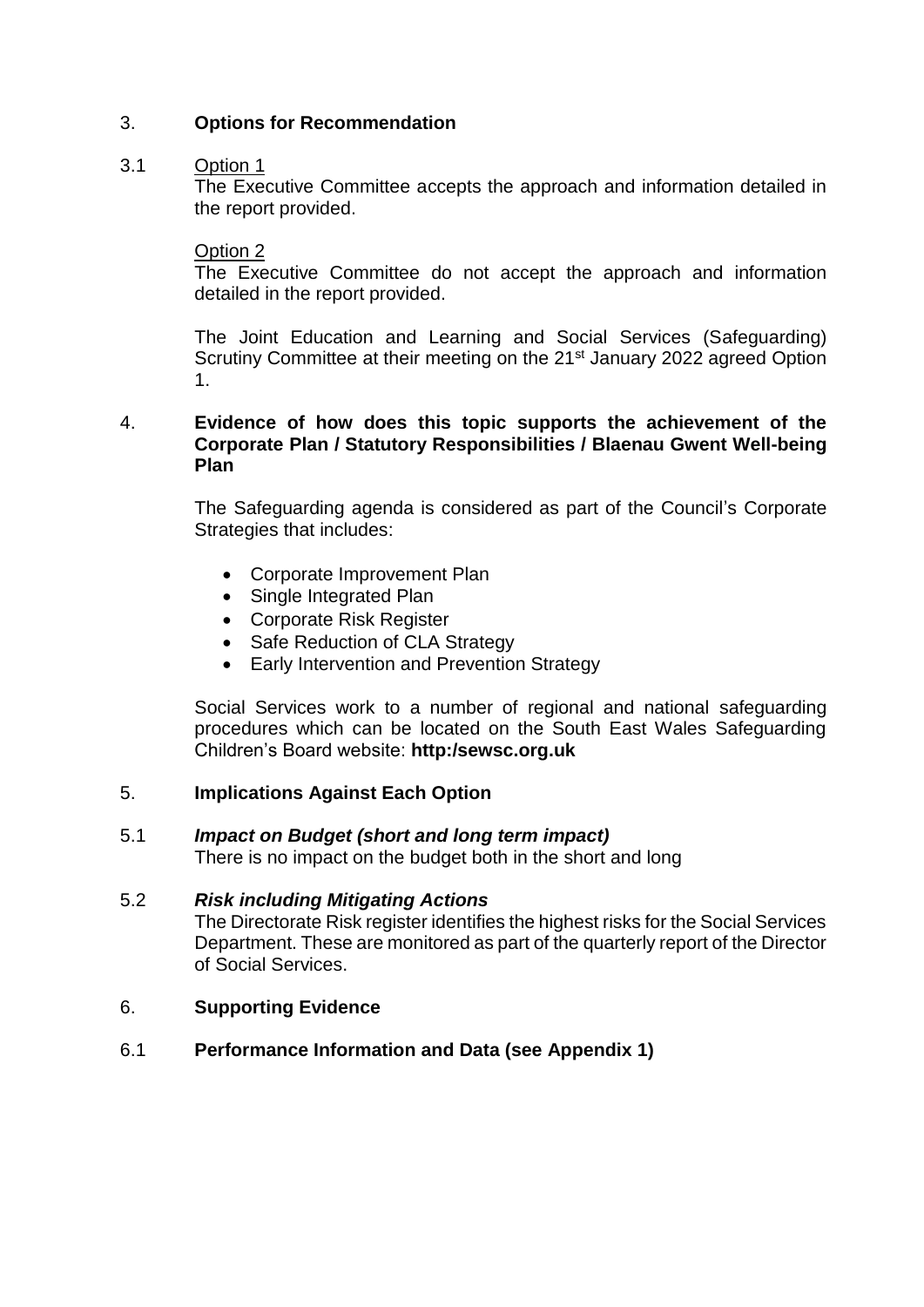### 6.2 *Social Services*

#### 6.2.1 **Referrals to Social Services**

**Figure 1:1** Shows the number of referrals made to social services. The chart demonstrates a slight increase in referrals between Q3 (*1,363*) and Q4 (1,368), a significant increase in Q1 (1823), with a decrease in Q2 (1578). The data indicates no levelling off of referral rates although there was a slight decrease in Q2. However, despite this, referrals remain high across all Q's compared to previous years. The referral rates are currently being monitored and similar pictures have been observed across neighbouring authorities.

**Figure 1.2:** Shows the source of the referrals. As in previous quarters, police remain the highest referring agency (35% in Q3, 36% in Q4, 35% in Q1 and 44% in Q4), followed by Health (15%) and followed by Individuals (10%).

**Figure 1.3:** shows the numbers of referrals received into the department on open cases. During Q4 the number increased to 1055 from 981 in Q3, further increased to 1404 in Q1 and decreased to 1234 in Q2. Again, this situation continues to be monitored regularly

### 6.2.2 **Youth Services**

**Figure 1.4:** Shows the numbers of youth service referrals over the past 6 quarters. The figure shows an increase in referrals between Q3 (7) and Q2 (11).

The Youth Service is an active partner on the Space Wellbeing Panel, they sit on the Steering Group as part of the Families First model and they actively participate in the South East Wales Safeguarding Local Network meetings. Multi agency working and close partnership arrangements with the Youth Service ensure that safeguarding is prioritised. All Youth Service staff are expected to keep up to date with safeguarding trainings offered by Gwent Safeguarding Board and trained secured by the Youth Service ensuring that knowledge of issues that impact on safeguarding is current and up to date.

### 6.2.3 **Child Protection**

**Figure 2.2:** Gives a summary of the number of children on the child protection register and the numbers of registrations and deregistration is also included. There were a total of 68 children on the child protection register in Q3 to 33 families. This was a decrease of 8 from the previous quarter. The numbers of children on the child protection register decreased by a further 16 to 52 in Q4 involving 24 families.

Q1 saw 61 children on the child protection register to 30 families, which was an increase of 9 from the previous quarter. The number of children increased to 68 in Q4 to 30 families.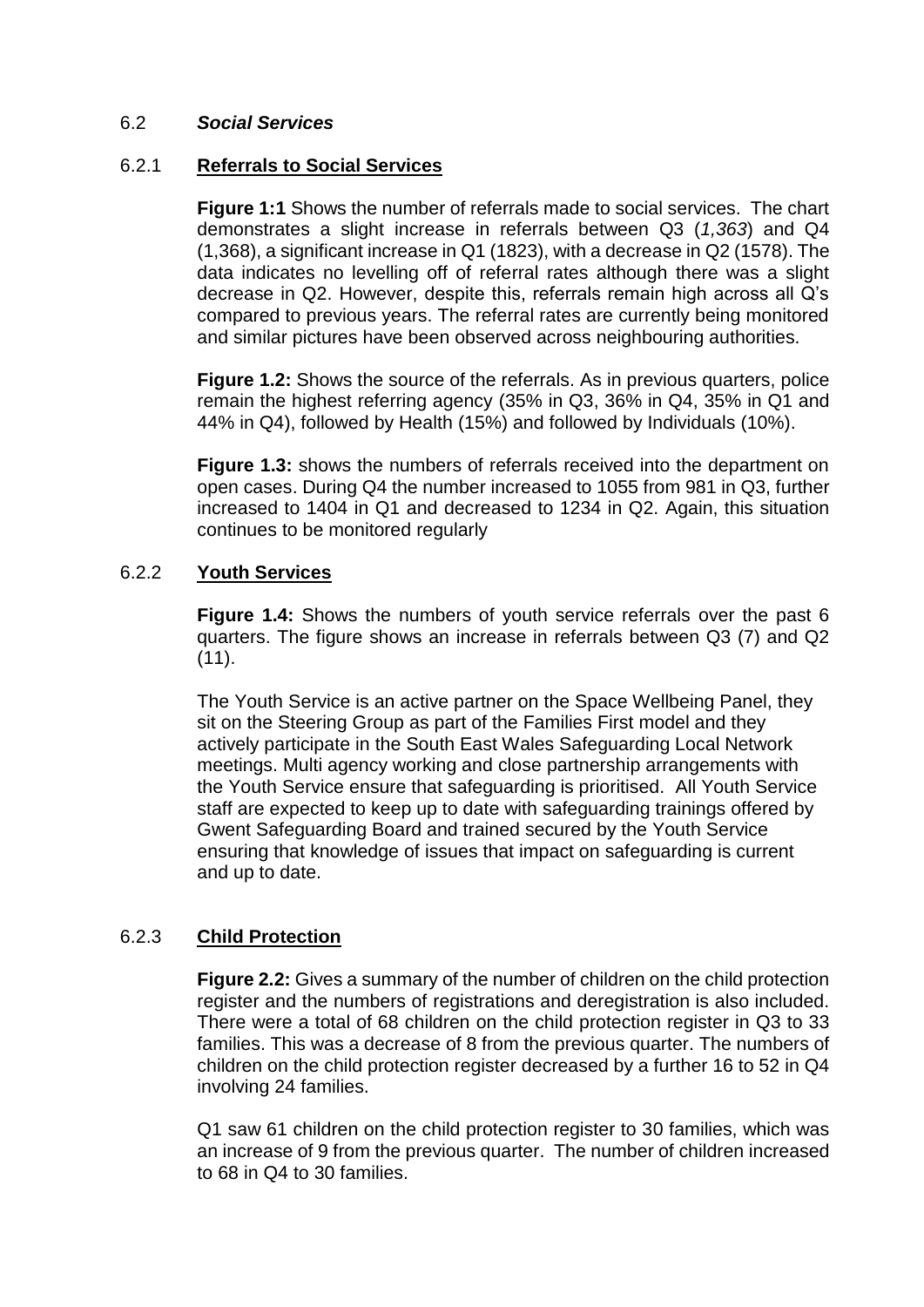68 in Q3 (2020) 52 in Q4 (2021) 61 in Q1 (2021) 68 in Q2 (2021)

Children's services have been using a strengths based model of assessment and intervention and this has proved very successful in how social workers intervene with families. The strengths based model requires assessments to consider what is working well within the family and what matters to families in respect of change. Risk management is a contributing factor in the assessments and is having a very positive outcome when engaging with all family members. Whilst we have seen a small rise in Q2 there is nothing to suggest the LA need to review its practice as the numbers have remained stable throughout all the Q's.

**Figure 2.5:** shows the average time a child is on the CPR. The Social Services senior management team review all those children on the CPR for 12 months or longer to ensure there is no unnecessary drift. The data provided does not give rise to concern and is as expected.

**Figure 2.6:** gives the breakdown on both initial and review conferences. They show the numbers of conferences held the number of families involved and the outcomes in terms of registered or not.

The numbers of initial conferences held in Q3 decreased to 28 children to 12 families. Of the 28 children subject to child protection case conference 27 were registered.

53 review conferences were held in Q3. 26 children continued registration with 27 who ceased to be registered.

The numbers of initial conferences held in Q4 decreased to 13 children to 8 families. Of the 13 children subject to child protection case conference 12 were registered.

55 review conferences were held in Q4. 29 children continued registration with 26 who ceased to be registered.

The numbers of initial conferences increased in Q1 to 24 children to 14 families. Of the 24 children subject to child protection case conference 20 were registered.

33 review conferences were held in Q1, 21 children continued registration with 12 children who ceased to be registered.

The numbers of initial conferences held in Q2 increased to 26 children to 13 families. Of the 26 children subject to child protection case conference 24 were registered.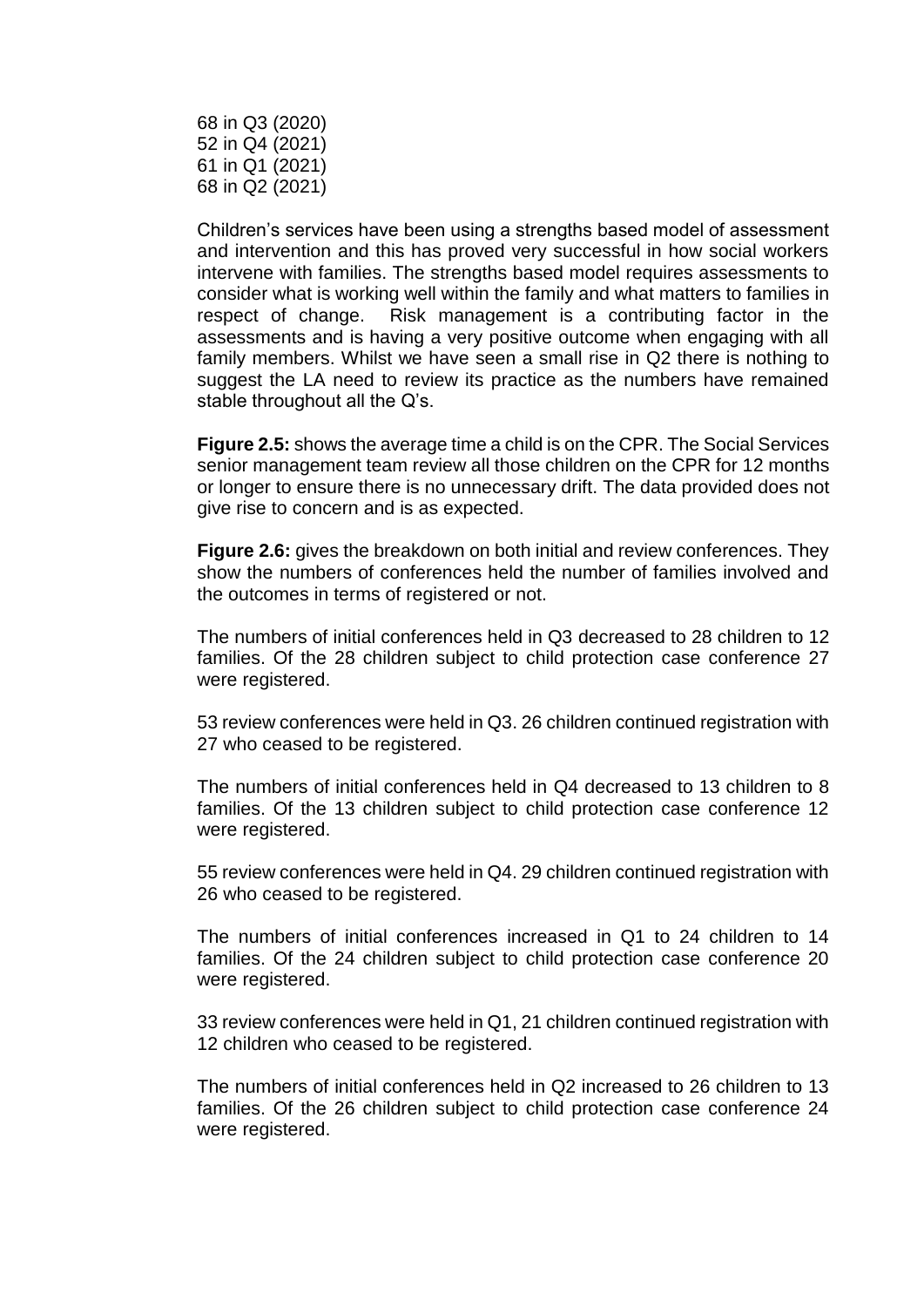41 review conferences were held in Q2 and 24 children continued registration with 17 who ceased to be registered.

**Figure 2.7:** shows the number of initial conferences held within timescales. There has been consistent practice in this area throughout, Q3, Q4, and Q1 with 100% of conferences held within timescales. Q2 saw a slight decline to 96% of conferences held within timescales.

**Figure 2.8:** relates to review conferences and the percentage held within timescale shows 100% for Q4 and Q1, 96.2% for Q3 and 95.1 for Q2. The data provided does not give rise to concern.

### 6.3 **Education Information**

### 6.3.1 **Overview**

Blaenau Gwent Council and Education Directorate is committed to ensuring that Safeguarding in Education processes are robust, fit for purpose and are being consistently applied. Through this report Scrutiny Members are provided with an overview of the extensive work that is undertaken in ensuring that safeguarding arrangements give no cause for concern and fulfil the requirements as set out in the Estyn framework for Local Government Education Services (LGES). Moving forward the Directorate intends to review the data presented to this committee and as such it is likely that further reports will encapsulate a broader data set which will include training take up, safeguarding arrangements for vulnerable learners etc.

# **April 2021 to July 202**1

Schools continued to be impacted by the pandemic and whilst they have remained predominantly open, some settings have been impacted by a degree of closure/blended learning, which has continued to impact upon the business as usual activities. However, Members will be aware that schools have continued to respond to the emergency and below is a more detailed report capturing the majority of data sets.

### 6.3.2 **Bullying Incidents and Restrictive Physical Interventions (RPI)**

### 6.3.3 **Numbers of restrictive physical interventions**

Systems are in place within the Local Authority to gather incidents when Restrictive Physical Interventions (Figure 4.1) are used in school to manage pupils' behaviour. Following each incident, the school is required to record the incident in a Bound and Numbered book and complete an incident form. The incident form is sent to the Local Authority Education Directorate where it is recorded on a central recording system.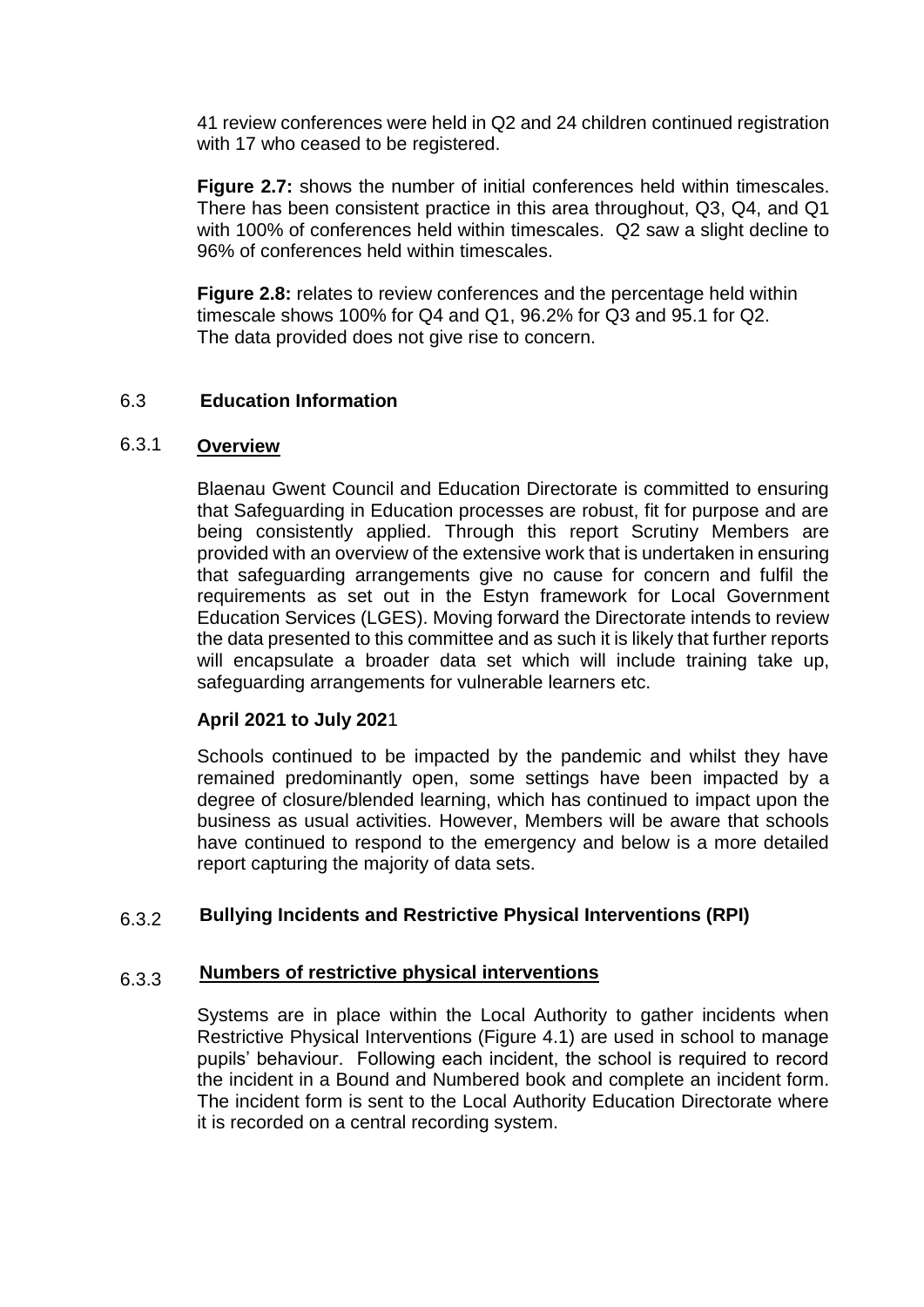Figure 4.1: number of RPIs used in school during the Summer Term 2021.

The number of RPIs reported to the Local Authority in the Summer term was 15 This is an increase compared to the figures reported since the onset of Covid-19 in March 2020. During the first lockdown period, in the summer term of 2020, there were 2 reported RPIs, 11 during the autumn term 2020 and 3 during the second lockdown period in the sring term 2021. Given the disruption to school operations during this period, it is not possible to make comparisons with previous data.

In June this year, the Equality and Human Rights Commission has published their report: 'Restraint in Schools inquiry: using meaningful data to protect children's rights'. The inquiry looked at:

- whether and how schools are collecting, recording and using data on their use of restraint and restrictive interventions
- what schools can learn from places that routinely record, monitor and analyse this data and use it to make changes to their approach

The commission has also published case studies of good practice for schools to use.

Termly monitoring of incident forms is undertaken by the Safeguarding in Education Manager to ensure the use of physical intervention is appropriate.

### 6.3.4 **Numbers of bullying incidents reported which have led to exclusions:**

Bullying has been identified by children and young people as a significant issue they face. An anti-bullying strategy has been developed by the Education Department.

**Figure 4.2** shows that between April 2021 and July 2021 there were no exclusions from school where bullying was recorded as the primary reason for the exclusion. There have been no exclusions from school for bullying since the summer term 2019.

### 6.3.5 **Quality Assurance Meetings**

The Education Directorate has developed a quality assurance process across Local Government Education settings (LGES) which has been in place since September 2017.

Quality assurance visits to Local Government Education Settings (LGSES) have included pupil and staff voice through pupil and staff discussions. scrutiny of training, policy, safe recruitment practice, and record-keeping of concerns. A "dip test of activity" is undertaken by the Safeguarding in Education Manager to test the robustness of the safeguarding systems and to ascertain a level of assurance. As a result of COVID disruption, these visits have been amended and now take the form of virtual meetings.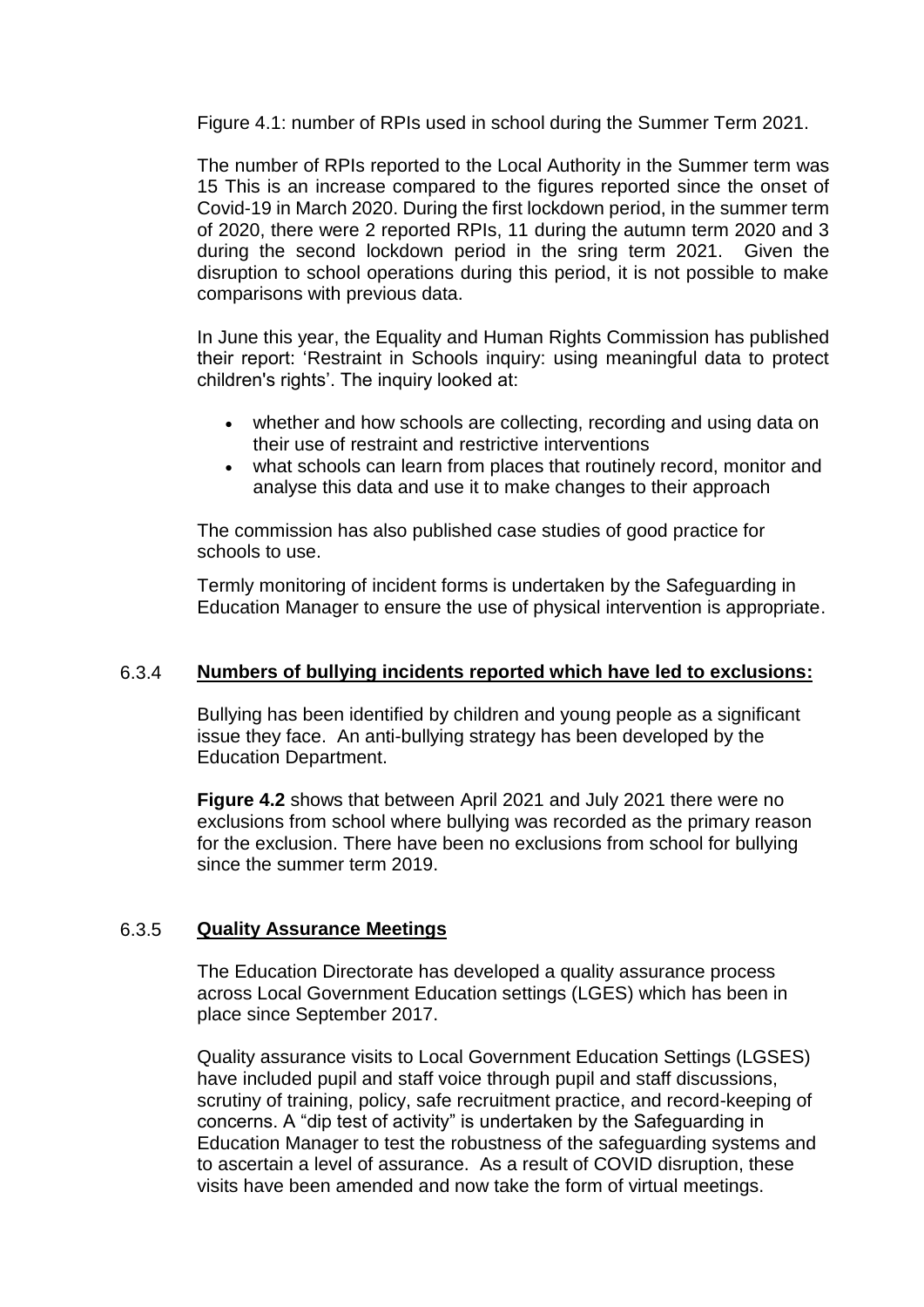Members will be aware through a report to this Committee that this protocol was recently reviewed and learning from visits and broader safeguarding issues has continued to inform the focus of the Safeguarding in Education Managers work.

During the Summer Term 2021, 6 quality assurance meetings took place. Of these 4 were with schools, 1 with Early Years, Childcare and Play and 1 with Cleaning. 3 quality assurance visits had been projected for this period. No significant safeguarding issues were identified during these meetings, providing reassurance that appropriate safeguarding arrangements are in place.

Schools have also engaged well with the termly meeting for designated safeguarding persons, with 88% of schools being represented at the meeting in the Summer term.

### 6.3.6 **Estyn Judgements**

Scrutiny members will be aware of the Estyn framework for schools which changed in 2017, and that Inspection area 4 covers the safeguarding element. In arriving at a judgement for this Inspection area within 4.3, inspectors will consider whether the schools safeguarding arrangements are effective and give no cause for concern. In coming to a judgment, inspectors will consider a multitude of evidence such as;

- whether the schools safeguarding arrangements protect all children and young people;
- the arrangements for the safe recruitment of staff and volunteers;
- how well the school promotes safe practices and a culture of safety;
- whether the school complies with statutory guidance in discharging its safeguarding functions;
- the arrangements of the management of bullying, harassment and discrimination, and the reporting of physical interventions;
- how well the school keeps pupil safe from radicalisation;
- arrangements for the provision of pupils educated off site and;
- the health and safety of the school buildings and site.

**Figure 4.4: -** provides an overview of the Estyn judgements for schools inspected under the new arrangements from September 2017 up until March 2021. Estyn inspections have been suspended during the pandemic and therefore there is no change in the data in this report. However, moving forward it is anticipated that Estyn visits will commence early in 2022, with monitoring visits for schools in a category already taking place.

The table evidences that care support and guidance arrangements in nearly the majority of schools (5/9) are good or better, with 4 schools receiving adequate judgements. All schools inspected during the period were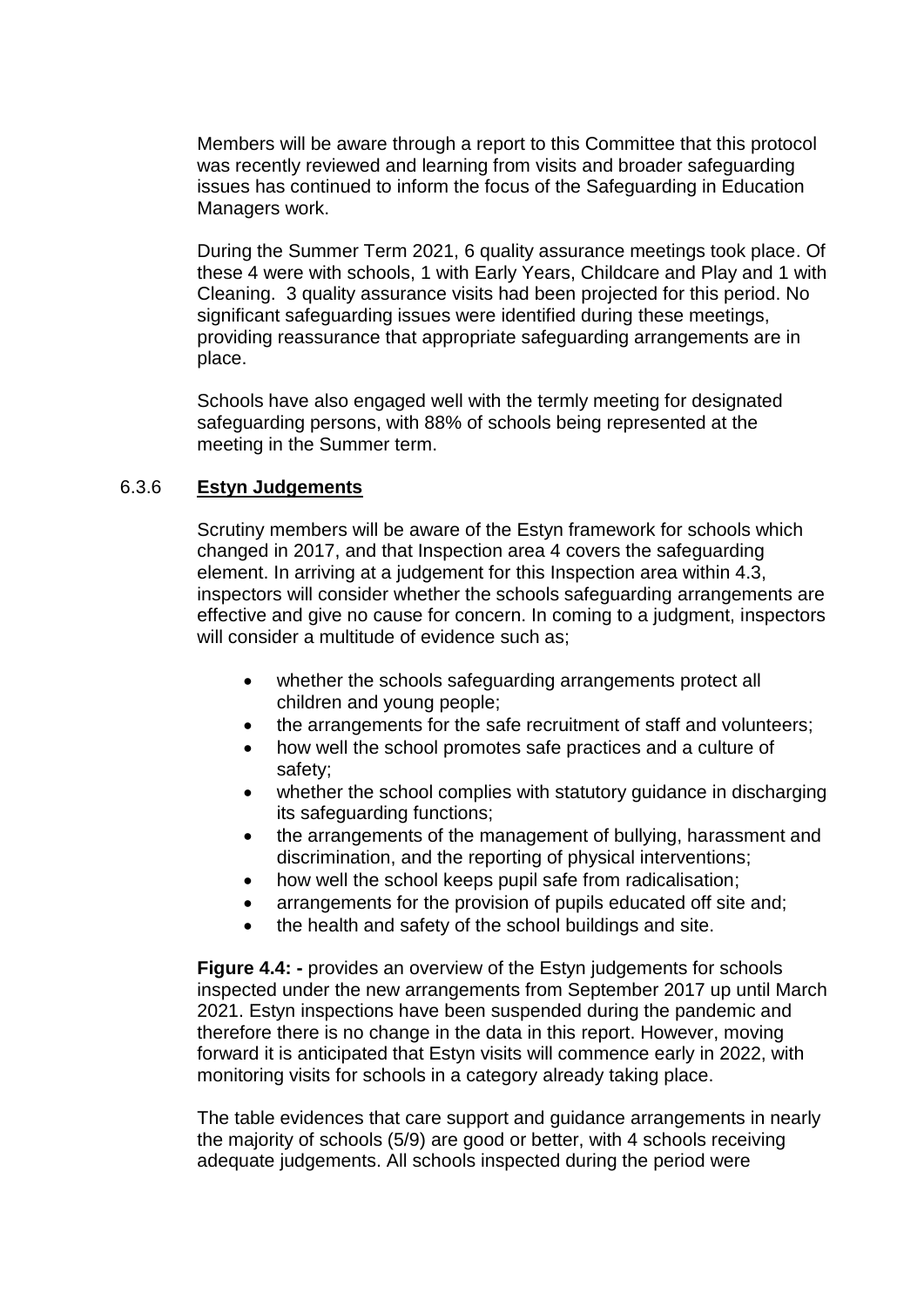assessed as having suitable arrangements for safeguarding in place that meet requirements and give no cause for concern

### 6.3.7 **Operation Encompass**

**Figure 4.5 -** shows the number of domestic abuse incidents reported during the period. During the period there were 296 occurrences involving 371 children. From the data received for this period, it is not possible to break this down further to understand the age profile of the children affected as to whether there is any identifiable trend involving children of a particular age group, which may provide further context in respect of the incidents reported.

Of these (371) children, 19.9% experienced repeat incidents during the period.

Risk is assessed on a case by case basis by a professional against a risk tool known as the Dash checklist. The purpose of the Dash risk checklist provides a consistent and simple tool for practitioners who work with adult victims of domestic abuse in order to help them identify those who are at high risk of harm and whose cases should be referred to a MARAC meeting in order to manage their risk.

For this period the Police have not provided the breakdown of incidents on a risk basis (high to Low risk)

### 6.3.8 **Compliance Reporting**

The Police compliance target for recording the school name on the PPN is 90%. At the end of the current period the compliance rating in Blaenau Gwent has improved to a rate of 76.7% from 75%.

### 6.3.9 **Elected Home Educated (EHE):**

Elective home education (EHE) is when parents decide to provide home based education for their child rather than sending them to school. Home educated children are therefore not registered at mainstream or special schools.

There has been an increase in numbers over this period due to the Covid pandemic and when schools returned in September 2020 there were a number of parents that deregistered their children stating Covid anxiety. Other reasons for elective home education include cultural reasons and mental health issues.

In Blaenau Gwent we have worked closely with our elective home educated cases to ensure that home visits are undertaken to offer support, advice and guidance., At the time of PLASC on 26<sup>th</sup> January 2021, 75% of families in Blaenau Gwent had received a visit in the last  $12$  months ( $16<sup>th</sup>$  January 2020  $-26$ <sup>th</sup> January 2021) compared to the Wales average of 53%. It is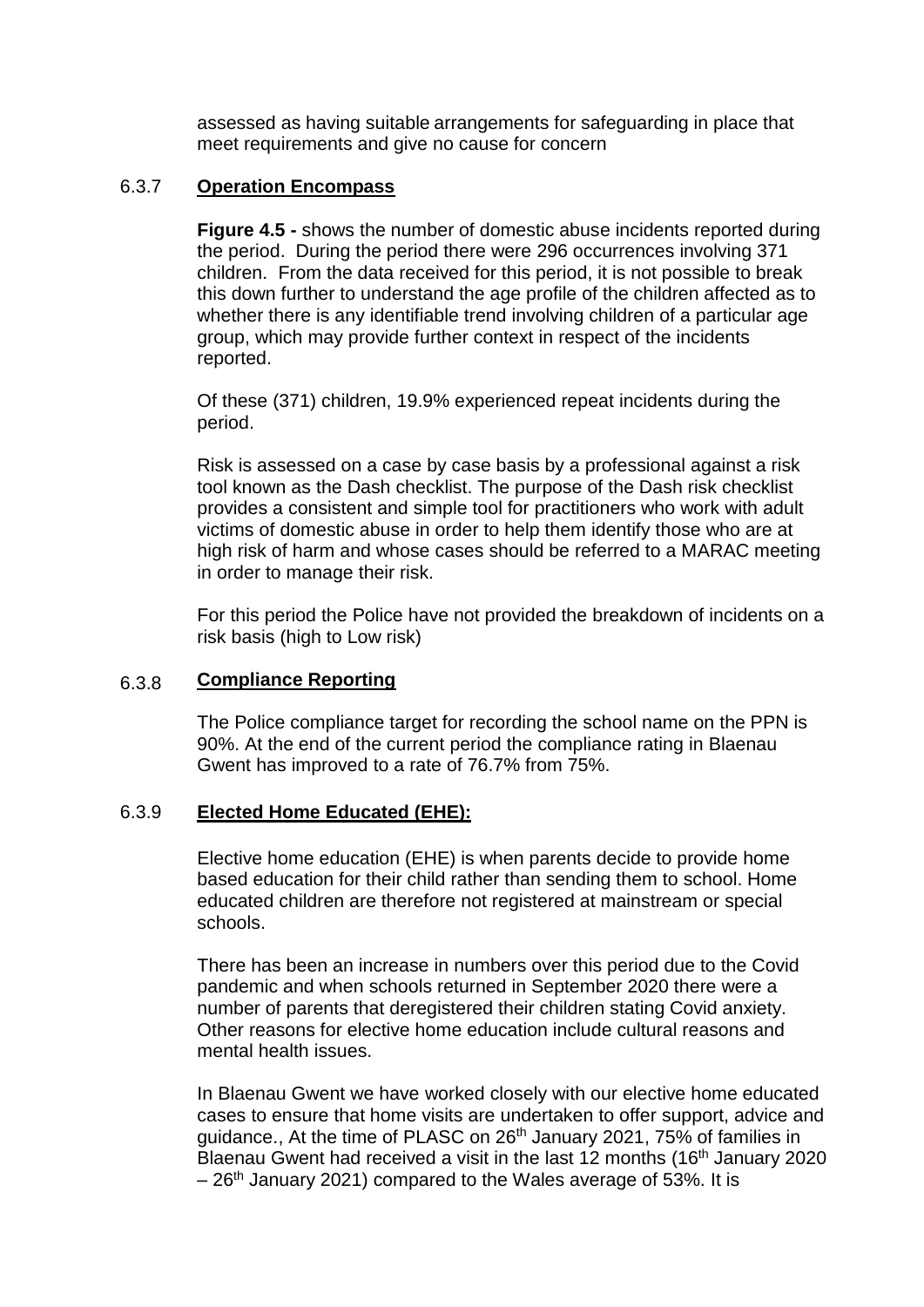anticipated that the appointment of an EWO for elective home education, which is funded by WG, will increase the number of visits undertaken.

From a safeguarding point there are bi-monthly meetings between education, health, social services and police to discuss any new electively home educated pupils and those families that refuse home visits.

Figure 4.6 - The total number of children electively home educated as of 31st July 2021 was 102. At the same point in 2020 the number was 55.

Figure 4.7 - sets out the number of secondary age pupils who have become EHE or who have returned to school from being EHE during the Autumn, Spring and Summer term. There is an increase of 7 pupils coming out of school when compared to the data for the previous term*.*

Figure 4.8 - sets out the number of additional pupils who have become EHE or who have returned to school from being EHE during the Autumn, Spring and Summer term. There is an increase of 10 pupils coming out of school when compared to the data for the previous two terms.

Figure 4.9 - provides a breakdown by year group of EHE pupils. The numbers of pupils in KS4 is the highest which is similar to the pattern across Wales where KS4 is the highest.

Members should note that there are appropriate processes in place to monitor elective home education with formal visits held to check on the suitability of education. However, whilst the number of EHE pupils overall has seen an increase this is similar to the rest of Wales.

### 6.4 **Corporate – Education**

#### 6.4.1 **DBS Escalations**

Figure 5.1.1 provides the DBS escalations for the period. Within the Education Directorate there are well established escalation process that are in place to manage any noncompliance issues with DBS or registration with EWC. This information along with other data such as training uptake, policy adoption etc. is held on the Directorate Safeguarding matrix that is monitored by the Safeguarding in Education Manager who produces a Fade report for consideration by Education DMT on a termly basis.

#### 6.4.2 **VAWDASV**

Figure 5.3.2 - provides the training uptake for Group 1 training by schools. This confirms that the current level of take up is 73%

VAWDASV training compliance is regularly shared with education settings and advice provided regarding training completion.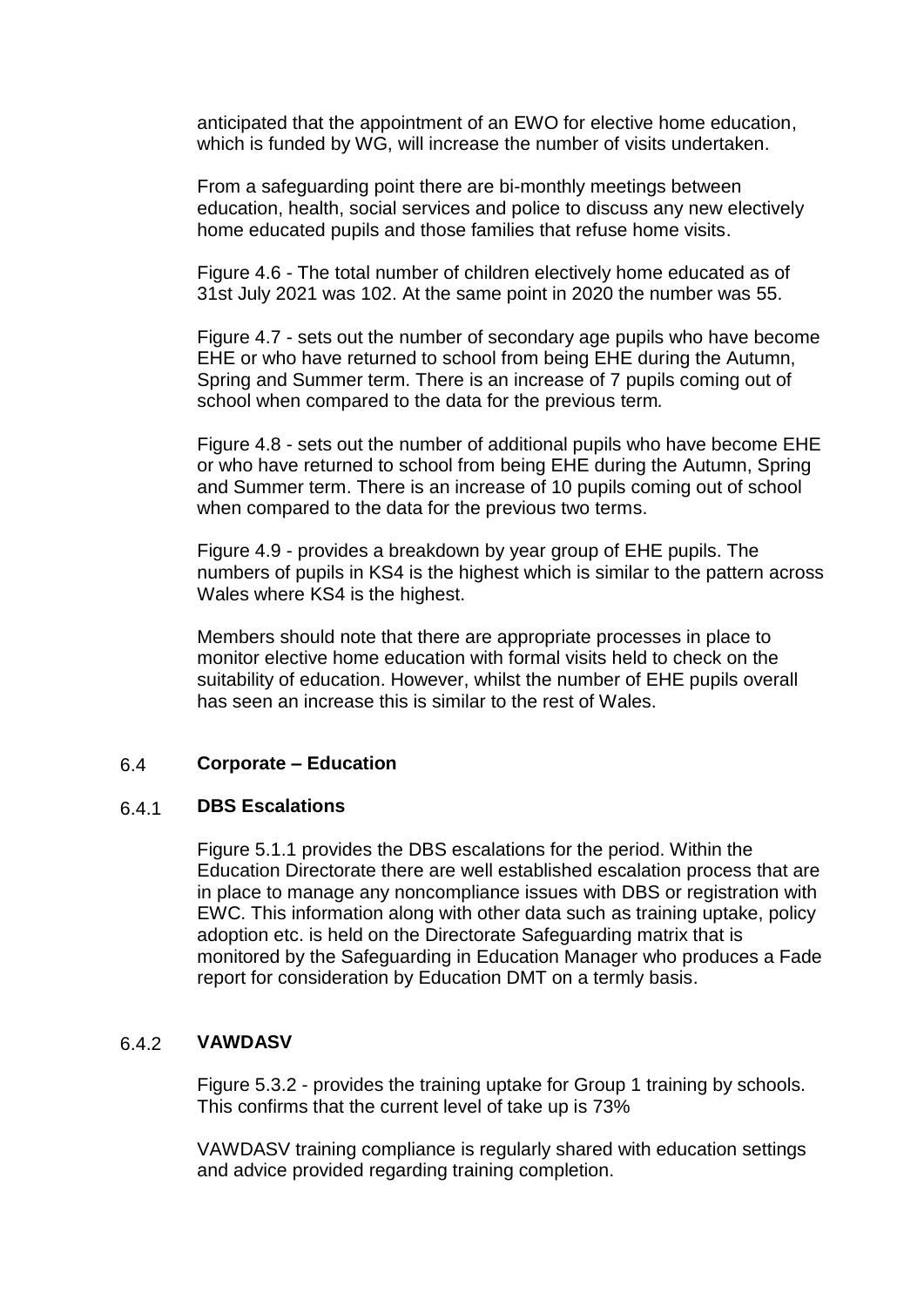### 7.1 **Expected outcome for the public**

Those children who are assessed to be at risk of harm are protected and safeguarded, and that the Local Authority adheres to legislation regarding statutory intervention.

### 7.2 **Involvement (consultation, engagement, participation)**

The development of the Corporate Safeguarding Policy and the Departmental Safeguarding Leads meetings have been reconvened in 2021 and will help to ensure all departments within the Authority are aware of their responsibilities for safeguarding and are kept undated with any emerging issues or trends within safeguarding.

Termly meetings also take place with the Safeguarding Leads from all the schools and monthly meetings take place between the safeguarding team and lead education staff.

The SEWSCB local Safeguarding Network group also reviews the safeguarding information to ensure all partner agencies are as fully aware as possible.

### 7.3 **Thinking for the Long term (forward planning)**

The Annual Council Reporting Framework (ACRF) enables Social Services to plan for the future as spend, risk and performance is continuously reported on and provides a baseline of where the department is currently and where it needs to be in the future.

#### 7.4 **Preventative focus**

The work undertaken by the Social Services Directorate looks to promote a preventative approach to practice through early identification and intervention. Having a proactive rather than reactive approach to service planning can also help with planning resources.

Providing this report and the level of detailed safeguarding information to Scrutiny Committee enables members to ensure risks are identified and acted on.

### 7.5 **Collaboration / partnership working**

The South East Wales Safeguarding Children's Board and its sub groups ensure a multi-agency collaborative approach to safeguarding. Blaenau Gwent fully participates in the Children's and Adults Safeguarding Boards.

Additionally, the Corporate Safeguarding Policy ensures each department has safeguarding leads and these meet together on a quarterly basis looking at safeguarding across the whole Authority. The Leisure Trust lead also participates in this meeting.